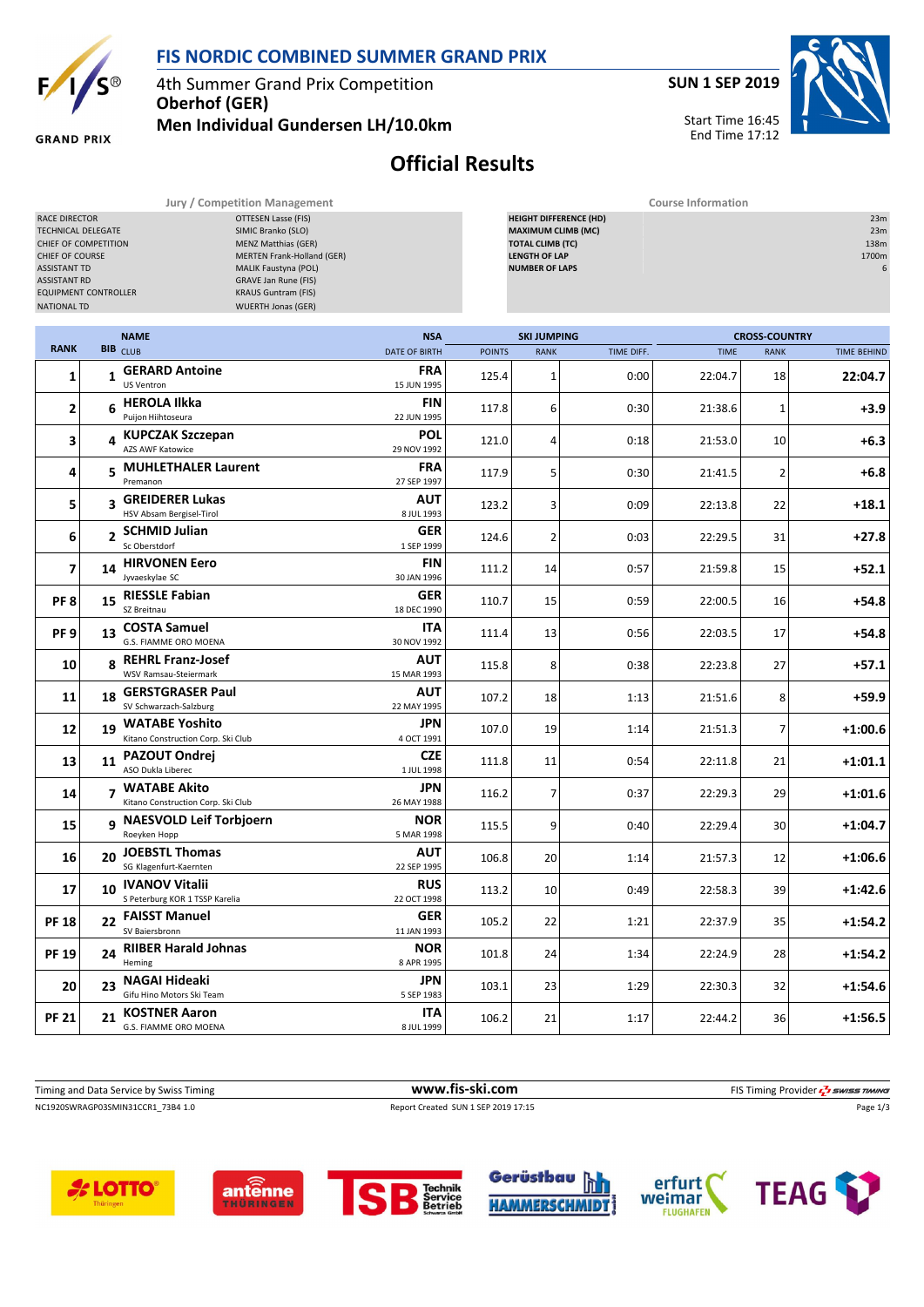**FIS NORDIC COMBINED SUMMER GRAND PRIX**



4th Summer Grand Prix Competition **Oberhof (GER)**

**SUN 1 SEP 2019**

Start Time 16:45 End Time 17:12



**GRAND PRIX** 

**Men Individual Gundersen LH/10.0km**

**Official Results**

|              |    | <b>NAME</b>                                             | <b>NSA</b>                |               | <b>SKI JUMPING</b> |            |             |             | <b>CROSS-COUNTRY</b> |  |
|--------------|----|---------------------------------------------------------|---------------------------|---------------|--------------------|------------|-------------|-------------|----------------------|--|
| <b>RANK</b>  |    | BIB CLUB                                                | <b>DATE OF BIRTH</b>      | <b>POINTS</b> | <b>RANK</b>        | TIME DIFF. | <b>TIME</b> | <b>RANK</b> | <b>TIME BEHIND</b>   |  |
| <b>PF 22</b> | 28 | <b>VYTRVAL Jan</b><br>ASO Dukla Liberec                 | <b>CZE</b><br>8 MAY 1998  | 97.3          | 28                 | 1:52       | 22:09.3     | 19          | $+1:56.6$            |  |
| 23           | 31 | <b>LANGE Jakob</b><br>WSV Kiefersfelden                 | GER<br>5 AUG 1995         | 92.7          | 31                 | 2:11       | 21:58.3     | 13          | $+2:04.6$            |  |
| 24           | 27 | <b>FRITZ Martin</b><br>WSV Murau-Steiermark             | AUT<br>24 OCT 1994        | 98.9          | 27                 | 1:46       | 22:31.2     | 33          | $+2:12.5$            |  |
| 25           |    | 17 FLATLA Kasper Moen<br>Jardar II                      | <b>NOR</b><br>22 FEB 1999 | 108.6         | 17                 | 1:07       | 23:12.2     | 43          | $+2:14.5$            |  |
| 26           | 12 | <b>LEHNERT Luis</b><br>Wsv Oberaudorf                   | GER<br>12 JUN 2000        | 111.7         | 12                 | 0:55       | 23:28.0     | 44          | $+2:18.3$            |  |
| 27           | 34 | <b>PORTYK Tomas</b><br>LSK Lomnice nad Popelkou         | <b>CZE</b><br>6 APR 1996  | 91.6          | 34                 | 2:15       | 22:10.6     | 20          | $+2:20.9$            |  |
| 28           | 39 | <b>MUTRU Leevi</b><br>Lahti SC                          | <b>FIN</b><br>16 MAY 1995 | 84.7          | 39                 | 2:43       | 21:45.6     | 6           | $*** + 2:23.9$       |  |
| 29           | 29 | <b>WEBER Terence</b><br>SSV Geyer                       | <b>GER</b><br>24 SEP 1996 | 96.5          | 29                 | 1:56       | 22:32.8     | 34          | $+2:24.1$            |  |
| 30           | 37 | <b>CIESLAR Adam</b><br>AZS AWF Katowice                 | <b>POL</b><br>18 DEC 1992 | 87.5          | 37                 | 2:32       | 21:59.0     | 14          | $+2:26.3$            |  |
| 31           | 40 | <b>MAEKIAHO Arttu</b><br>Kainuun Hiihtoseura            | FIN<br>16 SEP 1997        | 82.9          | 40                 | 2:50       | 21:44.8     | 5           | $*** + 2:30.1$       |  |
| 32           | 38 | <b>SKOGLUND Aleksander</b><br>Molde Og omegn if         | <b>NOR</b><br>6 MAY 1999  | 85.4          | 38                 | 2:40       | 21:56.7     | 11          | $*** + 2:32.0$       |  |
| 33           | 41 | <b>GEIGER Vinzenz</b><br>SC 1906 Oberstdorf             | GER<br>24 JUL 1997        | 82.3          | 41                 | 2:52       | 21:44.7     | 4           | $*** +2:32.0$        |  |
| 34           | 26 | <b>DENDA Hidefumi</b><br>Waseda Unv.                    | JPN<br>16 DEC 1997        | 99.8          | 26                 | 1:42       | 22:55.6     | 38          | $+2:32.9$            |  |
| 35           | 42 | <b>BUZZI Raffaele</b><br>C.S. CARABINIERI SEZ. SCI      | ITA<br>17 JUL 1995        | 79.9          | 42                 | 3:02       | 21:44.2     | 3           | $*** + 2:41.5$       |  |
| 36           |    | 25 YAHIN Ernest<br>SDUSHOR 33 Ufa                       | <b>RUS</b><br>9 JAN 1991  | 101.4         | 25                 | 1:36       | 23:10.9     | 42          | $+2:42.2$            |  |
| 37           |    | 43 KARHUMAA Wille<br>Ounasvaaran Hiihtoseura            | <b>FIN</b><br>7 JUN 2000  | 78.2          | 43                 | 3:09       | 21:52.7     | 9           | $*** + 2:57.0$       |  |
| <b>PF38</b>  | 36 | <b>SKOGLUND Andreas</b><br>Molde Og omegn if            | <b>NOR</b><br>22 MAR 2001 | 88.6          | 36                 | 2:27       | 22:55.1     | 37          | $+3:17.4$            |  |
| <b>PF 39</b> |    | 33 VAXELAIRE Lilian<br>S.C xonrupt                      | <b>FRA</b><br>4 FEB 1998  | 91.7          | 33                 | 2:15       | 23:07.1     | 40          | $+3:17.4$            |  |
| 40           |    | 35 MACH David<br><b>Tsv Buchenberg</b>                  | <b>GER</b><br>14 MAY 2000 | 90.9          | 35                 | 2:18       | 23:07.4     | 41          | +3:20.7              |  |
| 41           |    | 44 THANNHEIMER Wendelin<br>Sc Oberstdorf                | GER<br>25 NOV 1999        | 75.1          | 44                 | 3:21       | 22:19.4     | 25          | $*** +3:35.7$        |  |
| 42           |    | 45 HUETTEL Simon<br>Wsv 1922 weissenstadt               | GER<br>4 AUG 1999         | 73.6          | 45                 | 3:27       | 22:19.1     | 24          | $*** +3:41.4$        |  |
| 43           | 46 | <b>HAHN Martin</b><br><b>VSC Klingenthal</b>            | <b>GER</b><br>6 MAY 1997  | 69.8          | 46                 | 3:42       | 22:20.8     | 26          | $*** +3:58.1$        |  |
| 44           | 30 | <b>KUDZIA Piotr</b><br>Lks Klimczok bystra              | <b>POL</b><br>18 NOV 2000 | 96.5          | 29                 | 1:56       | 24:21.7     | 45          | $+4:13.0$            |  |
| 45           | 49 | <b>MASTIEV Samir</b><br>Ekaterinburg Dinamo             | <b>RUS</b><br>13 JAN 1993 | 46.9          | 49                 | 5:14       | 22:18.8     | 23          | $*** +5:28.1$        |  |
| 46           | 47 | <b>PASHAEV Alexander</b><br>St.Petersburg SHVSM po ZVS. | <b>RUS</b><br>6 DEC 1997  | 67.2          | 47                 | 3:53       | LAP         | 46          |                      |  |

NC1920SWRAGP03SMIN31CCR1\_73B4 1.0 Report Created SUN 1 SEP 2019 17:15 Page 2/3 Timing and Data Service by Swiss Timing **www.fis-ski.com www.fis-ski.com** FIS Timing Provider  $\frac{7}{2}$  SWISS TIMING